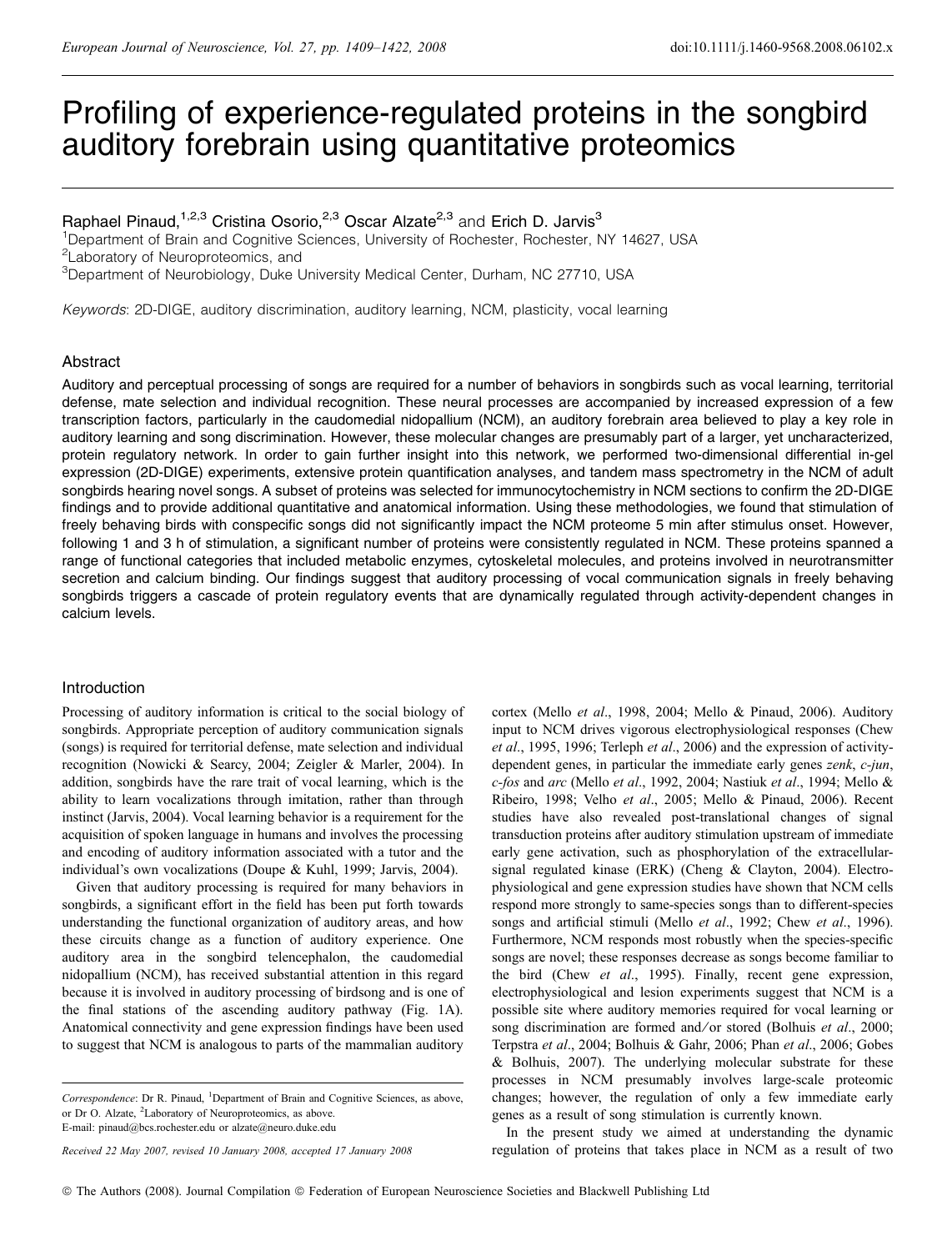variables: auditory experience and time. We approached this question by identifying proteins that are up- or down-regulated in NCM after stimulating adult songbirds with conspecific songs, for different lengths of time. We assayed the levels and post-translational modifications [revealed by isoelectric point (pI) shifts due to charge change] of high-abundance proteins in NCM by two-dimensional differential in-gel expression (2D-DIGE)-based proteomics, coupled to extensive data analyses, protein quantification and identification by mass spectrometry. Confirmation of the differential regulation of selected proteins was performed with immunocytochemistry (ICC) and Western blots. Our results suggest that auditory experience triggers extensive changes in the expression of specific proteins in NCM. These changes may underlie experience-dependent neuronal modifications that provide the basis of auditory discrimination and perhaps long-term changes for the formation of auditory memories required for vocal learning. To the best of our knowledge, the results presented here provide the first quantitative and systematic proteomic screening conducted in the brain of a songbird species.

#### Materials and methods

#### Animals and stimulation procedure

We used 39 adult female zebra finches (Taeniopygia guttata;  $n = 27$ for 2D-DIGE experiments and  $n = 12$  for ICC experiments). We chose females because they do not sing in response to hearing songs, which can be a confounding factor in males given that protein regulation can result from self-stimulation. Animals were individually placed overnight in sound attenuation chambers and randomly divided into four experimental groups: Group 1, controls  $(n = 9)$  without song auditory experience; Group 2, 5 min ( $n = 6$ ) of continuous auditory stimulation, which consisted of a medley of three conspecific songs (each song  $\sim$ 1.5 s in duration, played every 30 s); Group 3, 1 h ( $n = 6$ ) of continuous auditory stimulation (same stimulus set as 5-min group); Group 4, 3 h  $(n = 6)$  of continuous auditory stimulation (same stimulus set as 5-min group) (Fig. 1B). After stimulation, animals were killed and their brains were processed for 2D-DIGE. The same protocol was repeated for the ICC experiments  $(n = 3$  per group). Animal protocols were approved by the Duke University IACUC committee and are in accordance with NIH guidelines.

For 2D-DIGE experiments, animals were killed by decapitation, brains were quickly dissected out of the skull, cut in the sagittal plane and mounted on a vibratome stage. A total of 2–3 parasagittal sections (300 lm thick) starting from the midline were obtained from each hemisphere, placed in a Petri dish with phosphate-buffered saline (PBS) at room temperature (RT), and examined with the naked eye under a bright light against a black laboratory countertop. We then dissected the medio-lateral extent of NCM (0.1 to  $\sim 0.9$  mm from midline). In cases where the first section was obtained more laterally, we excluded the third section to ensure that regions lateral to NCM were not collected. For the first section, NCM typically detached itself from the rest of the brain without manipulation. For subsequent sections, the thalamorecipient field L2, which is easily identified by its lighter staining due to a higher fiber density, was used as a reference to define the anterior border of NCM (Fig. 1C). The ventricles were used to delineate the dorsal, ventral and caudal borders of NCM. A razorblade was used to isolate NCM from the remainder of the section. NCMs from all sections of an individual animal were pooled and placed into lysis buffer (8 m urea, 2 m thiourea, 4% CHAPS [3-[(3-cholamidopropyl) dimethylammonio]-1-propanesulfonate], 20 mm Tris, pH 8.5, complemented with protease inhibitors). The total time between the animal being killed and NCM dissection never exceeded 10 min.

For ICC experiments, animals were anesthetized and perfused transcardially with 40 mL of PBS (0.1 m, pH 7.4) followed by 60 mL of an ice-cold 4% solution of paraformaldehyde in PBS. Brains were dissected out of the skull and placed overnight in a 30% sucrose solution. Tissue was then dried, placed in embedding medium (Tissue-Tek, Sakura) and fast-frozen in a dry-ice ⁄ ethanol bath. Sections of each brain were obtained in the parasagittal plane  $(30 \mu m)$  thick), thawmounted on Superfrost-Plus slides (Fisher Scientific), dried at RT overnight and frozen at  $-80$  °C until further processing.

#### Sample isolation, protein extraction and quantification

Tissues were gently ground using plastic pestles in 1.5-mL Eppendorf vials, vortexed for 5 min at 4  $^{\circ}$ C in ice-cold water, and sonicated with the tip of the sonicator next to the vial in ice (Fisher model 100, power output 4), twice, for 30 s each. After sonication, the samples were vortexed for 5 min at RT and pelleted by centrifugation at 15 000g for 20 min at 4  $\degree$ C. The supernatant (protein lysates) was cleaned with the 2D Cleanup kit (GE-Healthcare, Piscataway, NJ, USA) following the manufacturer's instructions. The final pellet was resuspended in focusing buffer (8 m urea, 4% CHAPS, 30 mm Tris-HCl, pH 8.5) and total protein concentration was determined with the 2D Quant kit (GE-Healthcare).

#### Cy-dye labeling

The internal standard methodology was used to determine protein differential expression (see Fig. 1D) (Alban et al., 2003; Friedman et al., 2004; Osorio et al., 2006): 120  $\mu$ g of total protein was taken from one sample of each time point (control, 5 min, 1 h and 3 h). Each of these samples was then labelled with 8 pmol/ $\mu$ g of Cy3 for control and Cy5 for 5 min, 1 h and 3 h, using a described protocol of the GE-Healthcare Kit (25800983). Additionally, 60  $\mu$ g of each of the four samples were pooled and labelled with 8 pmol/ $\mu$ g of Cy2 to create the internal standard (IS) sample. The proteins were labeled for 30 min on ice in the dark. The labeling reaction was stopped with  $1 \mu L$  of 10 mm lysine for 10 min on ice in the dark. The samples were then combined in pairs as shown in Fig. 1D (control vs. 5 min, control vs. 1 h, control vs. 3 h), along with the IS. Combining samples minimizes sample-to-sample variations and allows for pair-wise comparisons in a single gel with different labels, minimizing gel-togel variations. The resulting volume was diluted with an equal volume of  $2\times$  sample buffer [8 M urea, 4% CHAPS, 20 mg/mL DTT,  $2\%$  v/v IPG (Immobilized pH Gradients) Buffer 3-10 (GE-Healthcare)] and placed on ice for 15 min. Samples were then supplemented with rehydration buffer (8 M urea, 4% CHAPS, 2 mg/mL DTT, 1% v/v IPG Buffer 3-10) to give a final volume of 250  $\mu$ L.

#### 2D gel electrophoresis and imaging

Labeled samples (250  $\mu$ L) were applied to IPG strips (13 cm, pI ranges 3–10, GE-Healthcare) on the rehydration tray (GE-Healthcare) and focused using an Ettan IPGphor II (GE-Healthcare) as follows: active rehydration at 30 V for 14 h, followed by isoelectric focusing for a total of 28 kV.h (step to 500 V for 1 h, step to 1000 V for 1 h, step to 8000 V to a total of 28 kV.h). After isoelectric focusing, disulfide bonds were reduced by placing the strips for 10 min in 20 mL equilibration buffer (6 m urea, 50 mm Tris, pH 8.8, 30% glycerol, 2% SDS) containing 5 mg/mL DTT. The strips were then incubated for 10 min in fresh equilibration buffer with 45 mg/mL iodoacetamide.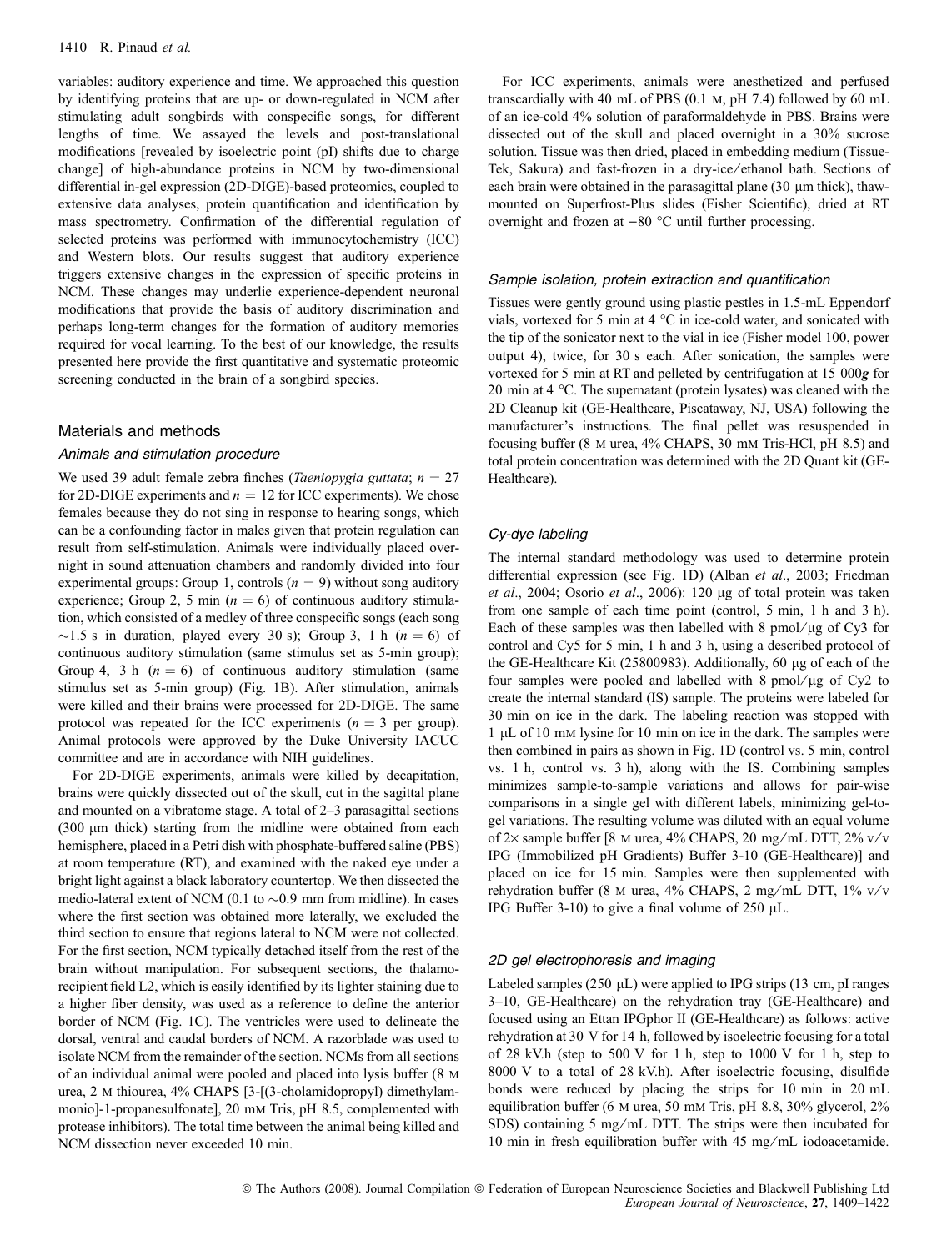For the second dimension, the IPG strips were placed on 12% homogeneous polyacrylamide gels (4% stacking). Gels were cast using low-fluorescence glass plates (13 cm plates, GE-Healthcare) previously treated with bindsilane (GE-Healthcare). Each SDS-PAGE was run at 9 mA for 16 h in a HOEFER SE-600 system. Individual images of Cy2-, Cy3- and Cy5-labeled proteins of each gel were obtained using a Typhoon 9410 scanner (GE-Healthcare) with excitation ⁄ emission wavelengths of  $480/530$  nm for Cy2,  $520/590$  nm for Cy3 and 620 ⁄ 680 nm for Cy5. After imaging the gels were stained with colloidal Coomassie (Bio-Rad, Hercules, CA, USA).

#### DIGE analysis

2D-DIGE gels were analysed with DeCyder 2D 6.5 software (GE-Healthcare) to identify proteins displaying differential expression levels. Comparisons of abundance changes were examined across three of the six replicate experiments, and for pair-wise comparisons of individual Cy3–control and Cy5–time points (Fig. 1D). We chose the three highest quality gels of the six replicates at each time point, because this increased statistical power by eliminating artifacts. The gels that were not considered for further analyses either exhibited low resolution, more background or both. The high-quality gels were manually edited to remove dust particle signals and out of range spots. Two standard deviations from the mean volume ratios (95th percentile confidence) were used as threshold to determine levels of significance for a given set of samples. Statistical analysis and gel-to-gel comparison was performed with the Biological Variation Analysis (BVA) module (GE-Healthcare) (Fig. 1D). Clustering of the experimental groups (control, 5 min, 1 h and 3 h) was analysed by Principal Component Analysis (PCA) (Kim et al., 2007) using a K-means algorithm included in the Extended Data Analysis (EDA) module of the Decyder 6.5 computer program (Fig. 1D).

#### Protein identification

Protein spots that showed significant changes in levels were processed for protein identification by tandem mass spectrometry at the UNC-Duke Michael Hooker Proteomics Center of the University of North Carolina, Chapel Hill. Briefly, gel plugs were submitted to in-gel digestion with modified trypsin, and MALDI-MS/MS (matrixassisted laser desorption ionization-mass spectrometry) data were acquired using a 4700 Proteomics Analyser MALDI-TOF/TOF [matrix-assisted laser desorption ionization-time of flight; Applied Biosystems, Inc. (ABI), Framingham, MA, USA]. MS and MS/MS peak spectra were acquired and the 15 most intense peaks with a signal-to-noise ratio greater than 20 were selected automatically for MS ⁄ MS analysis. The peptide mass fingerprinting and sequence tag data from the TOF/TOF were evaluated with GPS Explorer scores (ABI). The MS and MS/MS spectra were used by the Mascot search engine to identify proteins from non-redundant databases (NCBI, MSDB) (Parker et al., 2005). The MALDI data and protein annotations were also manually verified against the GenBank translated protein database. We included MS/MS and ion scores, per cent coverage and total number of peptides assigned to each protein in Tables 1 and 2.

#### Immunocytochemistry (ICC)

To confirm the experience-dependent regulation of proteins detected with the 2D-DIGE approach, we used ICC with commercially available antibodies against selected proteins of interest. The ICC protocol has been previously described (Pinaud et al., 2002b, 2004; 2006). Briefly, thaw-mounted sections on slides were placed for 30 min in PBS (0.1 m, pH 7.4) for hydration. The slides were then placed in a humid chamber and sequentially incubated in the following solutions: (i) blocking buffer (BB; 0.5% albumin and 0.3% Triton X-100 in 0.1 m PB) for 30 min at RT; (ii) primary antibody in BB overnight at  $4 \text{ }^{\circ}\text{C}$ ; (iii) appropriate species-specific fluorescent secondary antibodies coupled with either Alexa-488 or Alexa-594 (1 : 200 dilution in BB; Vector Laboratories, Burlingame, CA, USA), for 2 h at RT. The steps above were separated by three 10-min washes in PBS. Sections were finally washed for 30 min in PBS and coverslipped with Anti-Fade mounting medium (Invitrogen, Eugene, OR, USA). The primary antibodies were anti-calbindin 2, also called calretinin (raised in goat; 1 : 1000 dilution; Swant, Switzerland); anti-pyruvate kinase (raised in goat; 1 : 1000 dilution; Novus Biologicals, Littleton, CO, USA); anti-14-3-3 (raised in rabbit; 1: 2000 dilution; GeneTex, San Antonio, TX, USA); anti-synapsin II (raised in mouse; 1 : 1000 dilution; BD Transduction Laboratories, San Jose, CA, USA); anti-egr-1 (raised in rabbit; 1 : 1000 dilution; Santa Cruz, Temecula, CA, USA); anti-CRMP-2 (raised in mouse; 1 : 500–1 : 2000; IBL, Japan). Omission of primary antibodies resulted in complete elimination of immunostained profiles.

#### Western blots

Specificity of primary antibodies not previously determined in songbird tissue was assessed by Western blot analysis with protein lysates isolated from either whole zebra finch brains or NCM dissections. Samples were isolated, extracted and quantified as described above for the 2D-DIGE experiments. For Western blots, a total of 10 µg of protein of each sample (each experimental group) was brought to a volume of 10 µL by adding Laemli loading sample buffer. Samples were denatured by boiling for 5 min in a water bath. Subsequently, proteins were fractionated in a 10% SDS-PAGE at 100 V for 1 h. Fractionated samples were transferred from gels onto polyvinylidene difluoride (PVDF) membranes (Bio-Rad, Hercules, CA, USA) in a solution of transfer buffer (25 mM Tris, 192 mM glycine, 20% methanol) at 40 V/160 mA for 18 h at 4  $^{\circ}$ C. Membranes were then incubated for 1 h in a BB consisting of 5% dry milk in TBS-T buffer (20 mm Tris, 150 mm NaCl, 0.05% Tween 20), followed by a rinse in distilled water (1 min) and two incubations in TBS-T (10 min each) at room temperature. Subsequently, membranes were incubated, under agitation, in a solution containing the primary antibodies of interest (detailed above) in BB: anti-synapsin II (1 : 5000 ⁄ 90 min incubation); anti-14-3-3 (1 : 1000 ⁄ overnight incubation); anti-PKM2 (1 : 1000/overnight incubation); anti-calretinin (1: 1000 ⁄ 90 min incubation). Membranes were then rinsed in TBS-T and incubated with appropriate peroxidase-coupled secondary antibodies in BB, so that enhanced chemiluminescent (ECL) protocols could be used, as follows: for anti-synapsin II signal (AbCam, Cambridge, MA, USA, 1 : 2500 dilution, for 30 min), for anti-14-3-3 signal (GE Healthcare, 1 : 2000 dilution, for 1 h), for anti-PKM2 signal (CalBiochem, San Diego, CA, USA 1 : 2000 dilution, for 1 h), for anti-calretinin signal (AbCam, 1 : 2500 dilution, for 30 min). After incubation on secondary antibody solutions, membranes were again rinsed in TBS-T, and subsequently incubated in a solution of ECL (ECL-plus, GE Healthcare), following the manufacturer's instructions. After ECL detection, blots were scanned on a tabletop scanner and digitized to a computer. Adobe Photoshop software was used to assemble the final Western blot plates.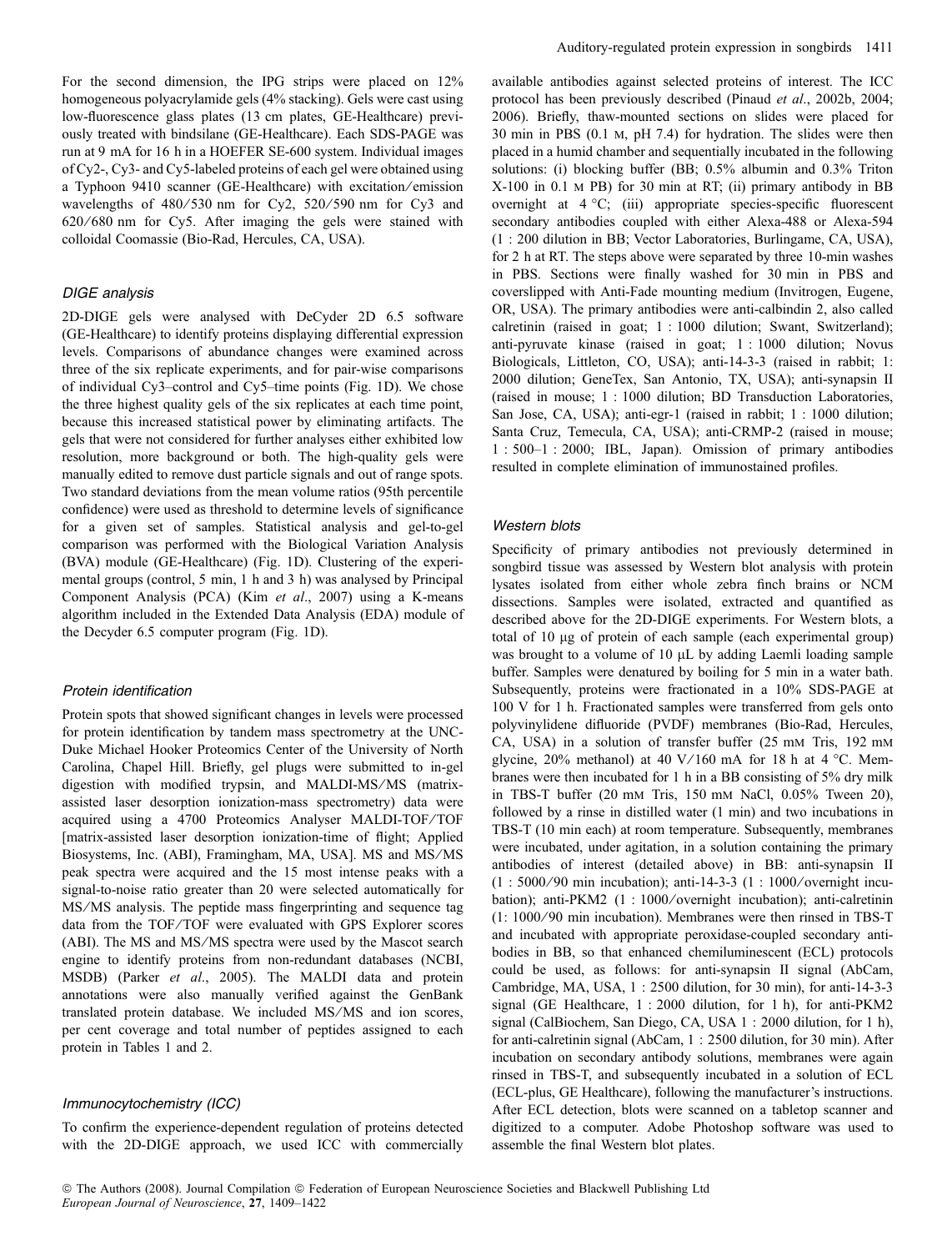#### Cell counts, optical density measurements and statistical analysis

Immunopositive cells were counted as profiles, essentially as detailed previously (Pinaud et al., 2004), in a minimum of five grids of either  $100 \times 100$ -um (for pyruvate kinase and 14-3-3) or  $500 \times 500$ -um (for calbindin  $2$ / calretinin) areas that were sequentially placed across the rostro-caudal and dorso-ventral aspects of NCM; the larger size grid was used for calbindin 2 because few cells express this protein in NCM, and thus the smaller size grid would yield large quantification errors. Qualitatively, each antibody yielded a relatively homogeneous pattern of immunoreactivity across NCM, except for pyruvate kinase, which was expressed at high levels in the rostral NCM and low levels in caudal NCM. In this case, these domains were quantified separately to gain further insight into the activitydependent regulation of this protein across subdomains of NCM. For synapsin II, because immunoreactive profiles are restricted to the presynaptic terminal, we obtained optical density measurements for  $100 \times 100$ -µm grids as previously described (Pinaud *et al.*, 2001, 2002a). One-way analysis of variance (anova) was used to analyse significant treatment effects across groups. Tukey's HSD test was used for *posthoc* comparisons with the criterion level set at  $P < 0.05$ .

Statistical analyses of the 2D-DIGE data were calculated with DeCyder 2D 6.5 software. First, differential expression was calculated from the three replicates of each time point for which the t-test and the anova were determined. Differential protein expression was considered significant if  $P \le 0.05$  with fold-changes in protein expression falling inside of two standard deviations (95% confidence). PCA was used to determine clustering of the experimental groups and was performed with the K-means algorithm included in the EDA module. This algorithm classifies the data by minimizing the sums of the squares of the distances between the data and the centroid of the corresponding cluster (Lloyd, 1957).

#### Imaging and figure assembly

Digital images were obtained with a Spot Camera III (Spot Diagnostics) that was coupled to a Leica DMRXA2 microscope. Photomicrograph plates were assembled in Adobe Photoshop.

## **Results**

#### Protein regulation as a function of auditory experience

We used 2D-DIGE-based proteomics to study how the population of proteins in NCM is dynamically regulated by auditory stimulation. Our animals were divided into four groups (controls, 5 min, 1 h and 3 h; see Methods). These stimulation times were chosen to investigate fast changes, such as post-translational modifications (5 min), the first wave of immediate early gene responses (1 h) and a second wave proposed to consist of late gene responses (3 h) (Chew et al., 1995; Pinaud & Tremere, 2006). We screened for approximately 2500 spots per condition, and determined by manual selection that  $\sim$  2000 were reliably identified as proteins. With these 2000, extended data analysis via PCA revealed that the protein population profile for each experimental group (5 min, 1 h and 3 h) was significantly different from each other (Fig. 2). Importantly, no significant differences were detected when comparing different gels within each time point, as these clustered together in the PCA. These results indicate that the NCM proteome significantly changes across the time points studied. In addition, this analysis revealed that our replications of the experiments

and the proteome changes across animals were highly consistent (Fig. 2).

Quantitative analysis revealed no statistically significant effects of auditory stimulation on the protein spots of the 5-min condition, as compared with control animals. However, significant changes in the NCM proteome were detected after 1 h and 3 h of auditory experience. In the 1-h group, 16 protein spots were found to be differentially regulated (Fig. 3, left column). Of these, 12 protein spots were significantly up-regulated (range 9–37% above silent control levels) and four were significantly down-regulated as a function of auditory experience (range 37–117% below silent control levels; Table 1). In the 3-h group, 16 protein spots were differentially regulated (Fig. 3, right column). Of these, seven protein spots were significantly up-regulated (range 13–40% above control levels) and nine were significantly downregulated (range 10–44% below control levels; Table 1).

# Identification and functional characteristics of differentially regulated proteins

All differentially expressed spots from both the 1-h and the 3-h conditions were selected for MALDI-TOF/TOF mass spectrometric analysis to obtain protein identity. After MS analysis, 12 (of 16) spots were reliably identified with high confidence  $(> 95\%)$  scores in the 1-h condition, and nine (of 16) spots were reliably identified in the 3-h group. The inability to identify a spot was related to low amounts of protein in that particular spot, which in turn led to low confidence (< 95%) protein identification by MS. The identities of the spots, their predicted and observed molecular weights, isoelectric points (pIs), accession numbers to hits in the NCBI GenBank database, and the MS and Ion scores are detailed in Table 2. The 12 spots from the 1-h group consisted of nine proteins; the nine spots from the 3-h group consisted of seven proteins. This redundancy of proteins within each group is likely to result from post-translational modifications that cause changes in spot location of a single protein within a gel. For example, two spots that showed differential regulation (620 and 621 in the 1-h group; 619 and 624 in the 3-h group; Fig. 3) were both identified by MS as synapsin II (SYN2). These spots have identical molecular weights but clearly different pIs (Fig. 3; Table 2), providing evidence for a potential change in charge of SYN2. Both forms of SYN2 appear to be regulated by song stimulation. There was also redundancy of proteins across the 1-h and 3-h groups, where SYN2 and pyruvate kinase (PKM2) were present, and differentially regulated, at both time points. This finding suggests that these two proteins are significantly regulated by 1 h, with a persistent change at 3 h after song stimulation. In all, when taking into account intra- and intergroup redundancy, we found 14 proteins regulated in NCM as a function of song auditory experience.

We grouped the 14 proteins according to their function and cellular location (Fig. 4). The proteins exhibited a multitude of functional roles that ranged from metabolic and catabolic processing, transcriptional regulation, molecular chaperone activity, and synaptic activity (Fig. 4A), which are expressed across most cellular domains, with the largest fraction in the cytoplasm (Fig. 4B). The majority of proteins (43%) were enzymes (Fig. 4A; Table 2); these included PKM2, phosphoglycerate kinase (PGK), the collapsin responsemediator protein-2B (CRMP-2B) that has hydrolase activity, glutamate dehydrogenase (GLUD), ATP synthase alpha subunit (ATP5A1), and ATP synthase beta subunit (ATPB). Most of these enzymes function in the mitochondrion (Fig. 4B). A fraction of the proteins (14%) exhibited synaptic functions; these were SYN2, a protein involved in the regulation of the size of readily releasable pool of vesicles (Hilfiker et al., 1999; Pinaud, 2005), and the synaptosomal-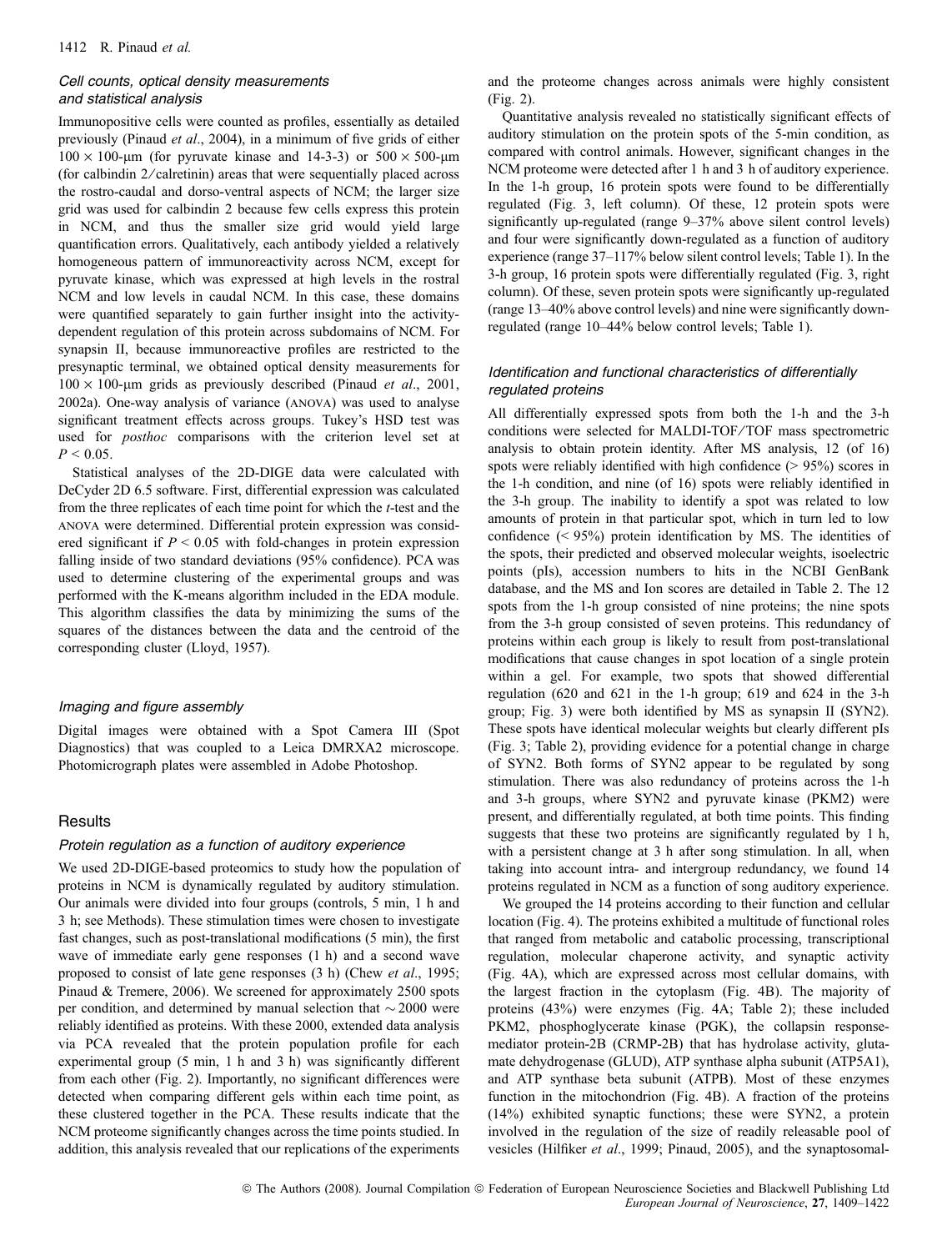

FIG. 1. (A) Schematic representation of a parasagittal section through a zebra finch brain detailing the connectivity of the main stations of the ascending auditory pathway. The focus of the present study, NCM, receives input from the thalamo-recipient layer Field L2, and has reciprocal connectivity with the caudal mesopallium (CM). (B) Experimental approach. All animals were isolated overnight in sound-proof boxes and randomly included into one of four experimental groups. Control animals were killed after isolation without stimulation. The remaining animals were stimulated with playbacks of conspecific songs for either 5 min, 1 h or 3 h. (C) Representative brain sections were obtained with a vibratome for dissection of NCM. The red dashed lines indicate the approximate locations where sections were taken to isolate NCM. Note the darker colour of the thalamo-recipient field L2 is in these preparations, which significantly facilitates the isolation of NCM. (D) Representation of the 2D-DIGE experiments conducted in the present work. Gels were run for individual comparisons across experimental groups (control vs. 5 min; control vs. 1 h and control vs. 3 h). Each experiment was repeated three times with different animals. Intra-gel (DIA), inter-gel (BVA), as well as acrossrepetition (EDA) comparisons were conducted in a quantitative manner in order to identify statistically significant differences across these variables (see Methods for further details). Anatomical abbreviations not mentioned above or in the text: CN, cochlear nuclei; DM, dorsal medial mesencephalic nucleus; E, entopallium; H, hyperpalium; Hp, hippocampus; LL, lateral lemniscal nuclei; M, mesopallium; MLd, dorsal lateral mesencephalic nucleus; N, nidopallium; Ov, ovoidalis; St, striatum; v, ventricle; SO, superior olive.



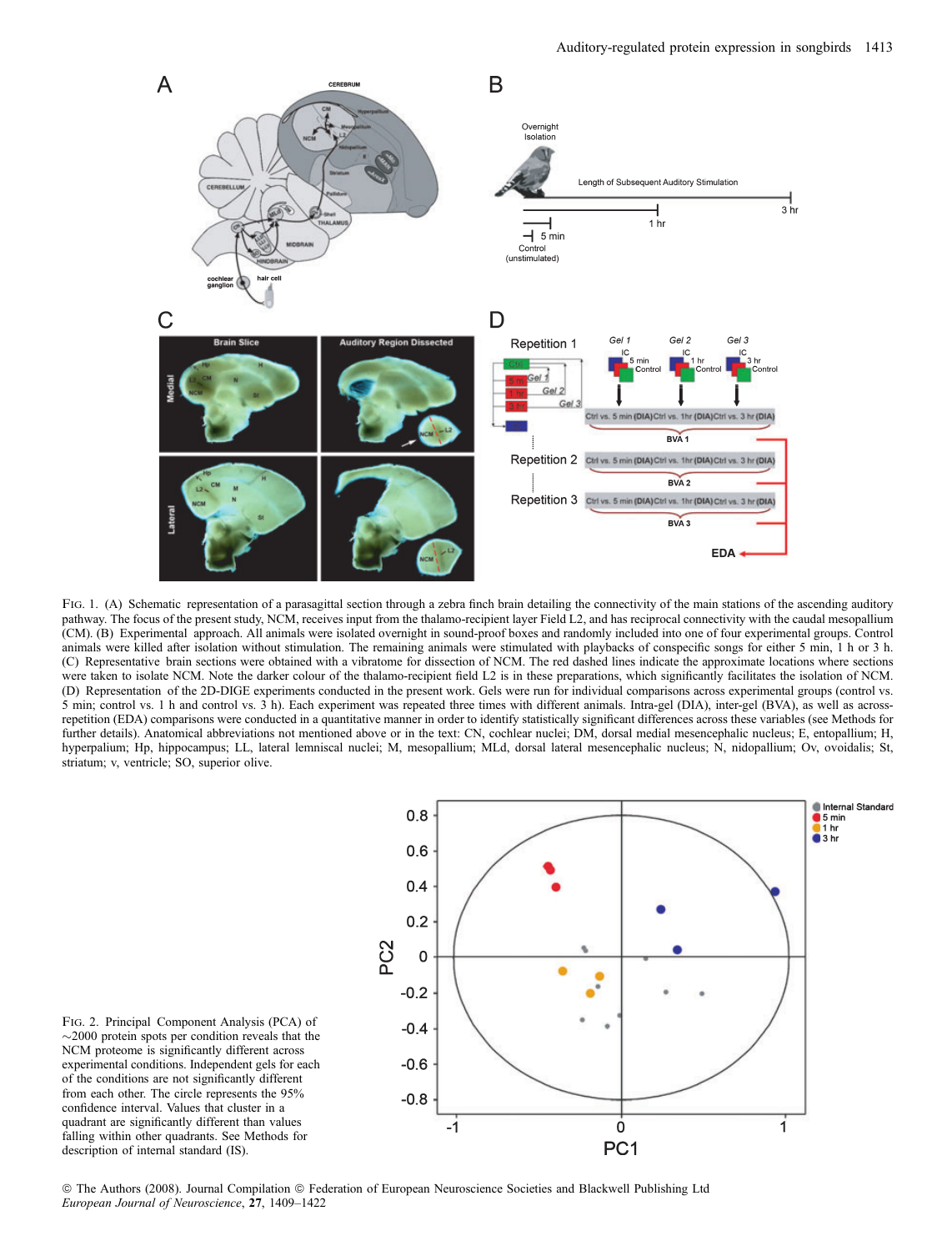Table 1. Quantitative analysis of differentially regulated spots

| Control vs. 1 h |               | Control vs. 3 h |               |  |  |  |  |
|-----------------|---------------|-----------------|---------------|--|--|--|--|
| Spot number     | Average ratio | Spot number     | Average ratio |  |  |  |  |
| 425             | 1.27          | 417             | $-1.35$       |  |  |  |  |
| 458             | 1.09          | 619             | 1.14          |  |  |  |  |
| 620             | 1.20          | 624             | 1.13          |  |  |  |  |
| 621             | 1.16          | 760             | 1.19          |  |  |  |  |
| 686             | $-2.35$       | 783             | $-1.16$       |  |  |  |  |
| 707             | 1.11          | 806             | $-1.31$       |  |  |  |  |
| 760             | 1.19          | 890             | $-1.10$       |  |  |  |  |
| 782             | $-1.36$       | 942             | 1.19          |  |  |  |  |
| 783             | $-1.31$       | 965             | 1.16          |  |  |  |  |
| 811             | 1.20          | 1101            | 1.40          |  |  |  |  |
| 812             | 1.19          | 1189            | 1.20          |  |  |  |  |
| 814             | 1.24          | 1267            | $-1.17$       |  |  |  |  |
| 822             | 1.37          | 1273            | $-1.44$       |  |  |  |  |
| 855             | 1.21          | 1310            | $-1.28$       |  |  |  |  |
| 856             | 1.35          | 1318            | $-1.39$       |  |  |  |  |
| 1222            | $-1.37$       | 1322            | $-1.40$       |  |  |  |  |

Indicated are spot numbers of differentially regulated proteins ( $P \le 0.05$ ) and the average expression difference between control and experimental samples. Positive ratios indicate spots where experimental samples have higher expression levels compared with control samples (up-regulation as a result of auditory experience) and negative ratios indicate spots where the control samples have higher expression levels compared with experimental samples (down-regulation as a result of auditory experience).

associated protein-25 (SNP25), a t-SNARE/Q-SNARE (soluble N-ethylmaleimide-sensitive factor-attachment receptors) involved in calcium-dependent neurotransmitter release (Catterall, 1999; Zamponi, 2003). SNAREs participate in intracellular membrane trafficking mediated by the formation of protein complexes between SNAREs contained in vesicles and target membranes. A similar fraction (14%) was associated with microtubules; these were the microtubule binding protein tropomyosin 3 gamma (TRM3) and tubulin beta chain (TBB). The remaining proteins included the chaperone heat shock protein 108 (hsp108), the calcium-binding protein calbindin 2 (CALB2; also known as calretinin) and the adaptor protein 14-3-3 gamma (1433G; also known as PKC inhibitor). In addition, one identified protein exhibited similarity with the homeobox transcription factor Nkx-3.1 (Nkx3-1). Even though this protein spot yielded a low protein score, it exhibited an Ion score that allowed for high confidence protein identification.

# Confirmation and anatomical profiling of selected differentially expressed proteins

Although the 2D-DIGE approach we used was highly quantitative and is known to yield a low percentage of false-positive detections, we chose to confirm the differential regulation of selected proteins of interest using ICC in brain sections containing NCM, from a new group of stimulated animals. ICC also allowed us to study the anatomical distribution of the cells expressing the proteins of interest, as well as to perform further quantification on the effects of auditory experience. However, although ICC can easily reveal protein expression level changes in tissue sections, it cannot simply reveal posttranslational changes to proteins (as the 2D-DIGE approach can), without antibodies directed at specific modifications (e.g. a phosphorylated residue in a given protein of interest). For ICC analysis, we chose the following proteins: (i) SYN2, (ii) PKM2, (iii) 14-3-3, (iv) CALB2 and (v) CRMP-2B. When available, we used the predicted protein sequences from cDNAs of a songbird cDNA database (http://songbirdtranscriptome.net/) to purchase commercially available

TABLE 2. Hearing-regulated proteins in NCM at 1 h and 3 h as determined from 2D-DIGE experiments and MS/MS analyses

| Spot<br>no.      | Protein name                              | Abbreviation      | Accession<br><b>ID</b> | Species       | Predicted MW<br>$(kDa)*$ | Observed<br>MW/pI | Protein<br>score | Ion<br>score | Coverage<br>$(\%)$ | No. of<br>peptides |  |
|------------------|-------------------------------------------|-------------------|------------------------|---------------|--------------------------|-------------------|------------------|--------------|--------------------|--------------------|--|
| 1-h group        |                                           |                   |                        |               |                          |                   |                  |              |                    |                    |  |
| 425              | Heat shock protein 108                    | hsp108            | O90WA6                 | G. gallus     | 91.1                     | 91.2/4.86         | 83               | 42           | 17                 | 13                 |  |
| 620              | Synapsin II                               | SYN <sub>2</sub>  | O6RSD2                 | T. guttata    | 23.8                     | 71.3/7.35         | 126              | 106          | 19                 | $\overline{4}$     |  |
| 621              | Synapsin II                               | SYN2              | O6RSD <sub>2</sub>     | T. guttata    | 23.8                     | 71.3 / 7.18       | 68               | 40           | 20                 | 5                  |  |
| 707              | Collapsin response mediator<br>protein-2B | CRMP-2B           | O71SG1                 | G. gallus     | 62.2                     | 62.2/6.05         | 679              | 515          | 53                 | 21                 |  |
| 760              | Pyruvate kinase                           | PKM2              | P00548                 | G. gallus     | 57.8                     | 58.0/7.29         | 178              | 121          | 31                 | 13                 |  |
| 812              | Glutamate dehydrogenase                   | <b>GLUD</b>       | P10860                 | R. norvegicus | 61.3                     | 61.4/8.05         | 133              | 92           | 25                 | 11                 |  |
| 811              | Glutamate dehydrogenase                   | <b>GLUD</b>       | P00368                 | G. gallus     | 55.6                     | 59.0/7.84         | 181              | 119          | 30                 | 13                 |  |
| 814              | ATP synthase alpha subunit                | ATP5A1            | O8UVX3                 | G. gallus     | 60.1                     | 59.0/7.97         | 300              | 213          | 34                 | 15                 |  |
| 822              | ATP synthase alpha subunit                | ATP5A1            | O8UVX3                 | G. gallus     | 60.1                     | 58.4/8.47         | 735              | 608          | 39                 | 19                 |  |
| 855              | Similar to NK-3 transcription factor      | $Nkx3-1$          | P97436                 | M. musculus   | 26.8                     | 57.0/6.24         | 39               | 23           | 13                 | 3                  |  |
| 856              | ATP synthase beta subunit                 | <b>ATPB</b>       | O5ZLC5                 | G. gallus     | 56.5                     | 56.7/5.23         | 914              | 758          | 47                 | 19                 |  |
| 1222             | Tropomyosin 3 gamma                       | TRM3              | O <sub>5</sub> ZLJ7    | G. gallus     | 28.7                     | 34.3/4.58         | 285              | 151          | 42                 | 19                 |  |
| 3-h group        |                                           |                   |                        |               |                          |                   |                  |              |                    |                    |  |
| 619              | Synapsin II                               | SYN2              | O6RSD2                 | T. guttata    | 23.8                     | 71.2/7.58         | 140              | 85           | 39                 | 7                  |  |
| 624              | Synapsin II                               | SYN <sub>2</sub>  | O6RSD2                 | T. guttata    | 23.8                     | 71.1/7.89         | 52               | 32           | 19                 | $\overline{4}$     |  |
| 760              | Pyruvate kinase                           | PKM2              | P00548                 | G. gallus     | 57.9                     | 58.0/7.29         | 233              | 184          | 29                 | 12                 |  |
| 806              | Tubulin beta chain                        | <b>TBB</b>        | P07437                 | H. sapiens    | 49.7                     | 59.9/4.5          | 145              | 64           | 26                 | 13                 |  |
| $942^{\ddagger}$ | Phosphoglycerate kinase                   | <b>PGK</b>        | O76BF6                 | O. latipes    | 41.2                     | 50.7/7.5          | 104              | 50           | 28                 | 10                 |  |
| 965              | Phosphoglycerate kinase                   | <b>PGK</b>        | O76BF6                 | O. latipes    | 41.2                     | 49.4/7.97         | 323              | 287          | 26                 | 8                  |  |
| 1273             | 14-3-3 protein gamma<br>(PKC inhibitor)   | 1433G             | O5F3W6                 | O. aries      | 17.9                     | 31.8 / 5.23       | 195              | 80           | 58                 | 11                 |  |
| 1310             | Calretinin                                | CALB <sub>2</sub> | Q08331                 | M. musculus   | 22                       | 31.3/4.94         | 125              | 73           | 37                 | 8                  |  |
| 1318             | Synaptosomal-associated<br>protein-25     | SNP <sub>25</sub> | O5R505                 | P. pygmmaeus  | 23.1                     | 30.3/4.28         | 90               | 78           | 20                 | 3                  |  |

Spot nos. are labeled according to the gels of Fig. 3. Accession ID are those in NCBI. \*Predicted MW from MASCOT. Observed MW and PI calculated from the 2D-DIGE gels. <sup>‡</sup>Oxidized.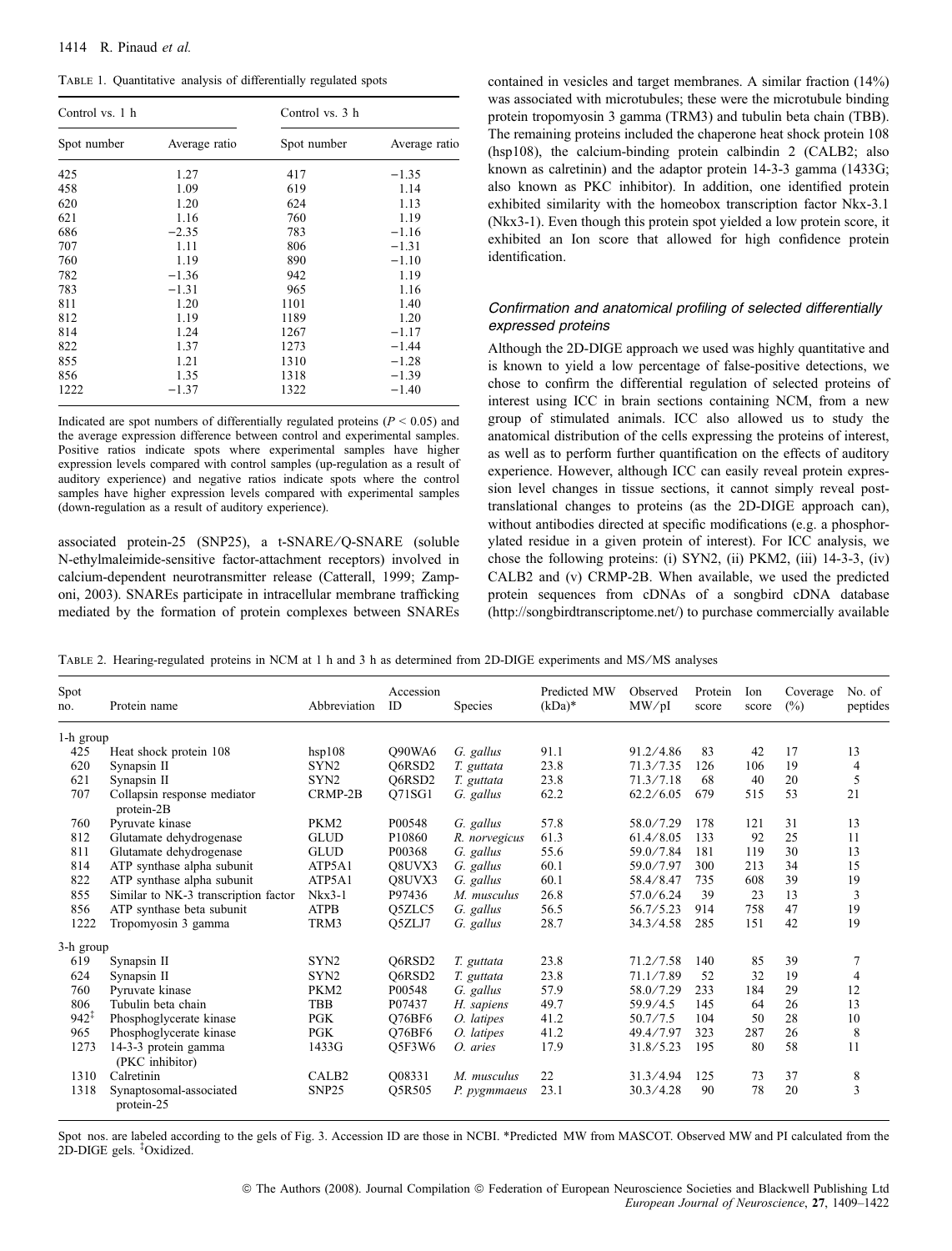

FIG. 3. Top: representative 2D-DIGE gels illustrating fractionated proteins from NCM in comparisons for the 1-h (control vs. 1 h; left) and 3-h (control vs. 3 h; right) groups. Control samples were labeled with the fluorophore Cy3 (green) while experimental samples were labeled with Cy5 (red). Internal control samples were labeled with Cy2 (blue, not shown; see Methods for details). Bottom: Comassie blue-stained gels illustrating differentially regulated spots (arrows) in the 1-h (left) and 3-h (right) conditions, as revealed by quantitative and statistical analyses with DeCyder software. All differentially regulated spots underwent protein fingerprinting by mass spectrometry (see Methods for details).



FIG. 4. Pie charts illustrating the cellular location (A) and molecular function (B) of the proteins identified in the present study (from Table 2). Data are expressed as percentage of the total number of differentially expressed proteins (in parentheses). Numbers adjacent to the parentheses indicate the number of proteins identified in that category. Categories were determined based upon known gene ontologies. No protein was grouped into more than one category for A and B. We note, however, that synapsin II is involved in both calcium binding and neurotransmitter secretion; we placed it in the latter category as its main function.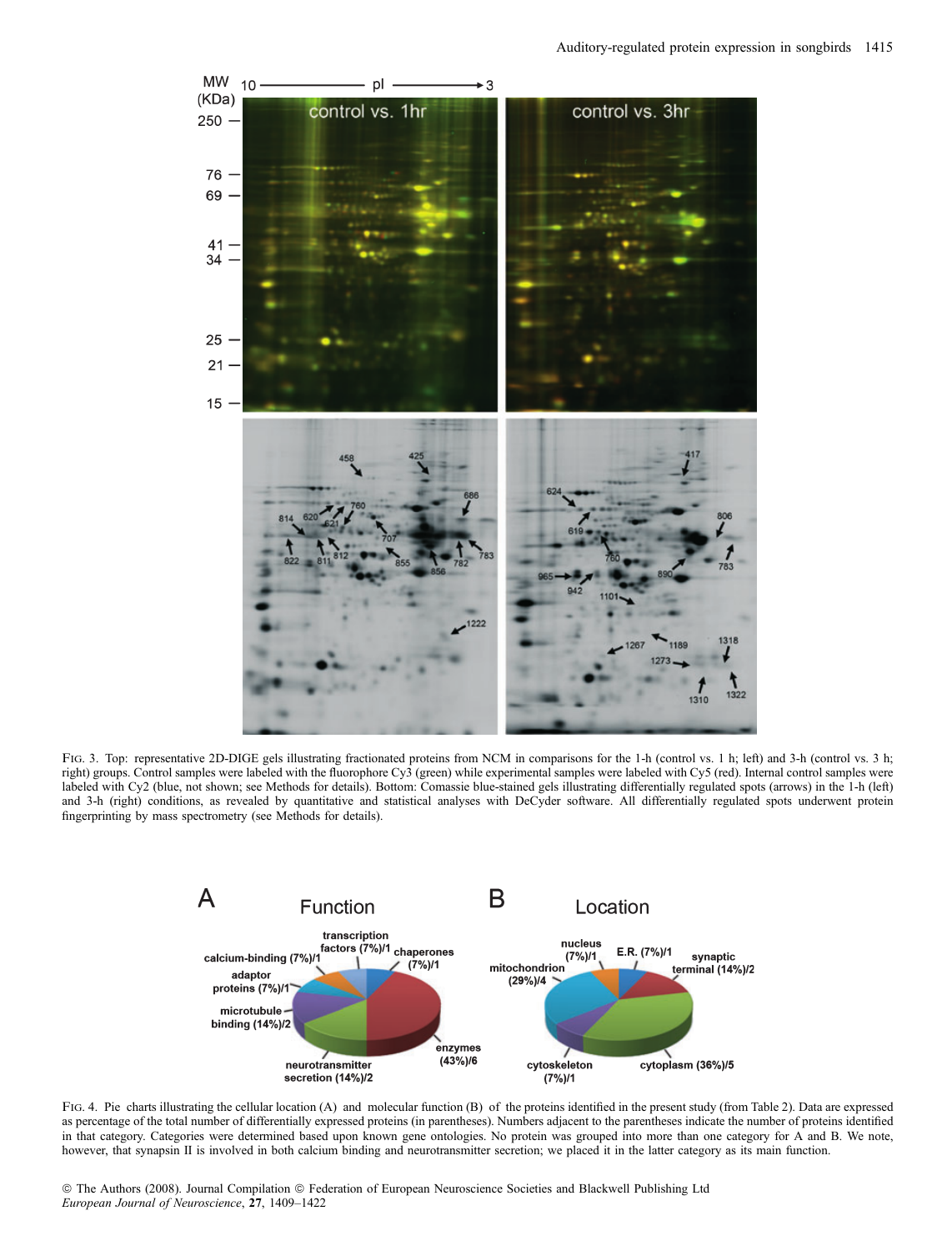

Fig. 5. Western blots illustrating the specificity of antibodies used for ICC experiments. These blots revealed the specific detection of SYN2, PKM2, 14-3- 3 and CALB2 proteins, from left to right, in the zebra finch brain. The single bands were within the predicted molecular weight for the proteins in question with each antibody, indicating that these antibodies specifically recognize these four proteins in the zebra finch NCM. Blots were conducted with NCM tissue obtained from a bird that was killed after 1 h of song playbacks.

antibodies that were made against homologous peptides of other species (see Methods). We tested the specificity of the abovementioned antibodies in zebra finch brain tissue, including in NCM (Fig. 5). All antibodies yielded specific Western blot signals, as evidenced by single band detection with the predicted molecular weights of the proteins of interest (Fig. 5), except for CRMP-2B, which was therefore excluded from further analysis and quantification. We used the above mentioned antibodies to generate reliable ICC signals for further analyses. In addition, we used an antibody against the zenk protein (ZENK), which has been previously shown to specifically recognize this protein in zebra finch brain tissue, as a positive control for song-induced protein expression in our animals (Mello & Ribeiro, 1998; Mello et al., 2004; Mello & Pinaud, 2006). Individual results are detailed below.



Fig. 6. ICC directed against selected proteins identified in the 2D-DIGE screening. Shown are representative photomicrographs of NCM sections of animals from each experimental group (columns). All photomicrographs depicted here for each individual antibody were reacted as a single immunocytochemical batch. (A) egr-1 ⁄ ZENK protein is expressed in cell nuclei. (B) Synapsin II is expressed in neuropil, as suggested by the punctate staining, which is consistent with presynaptic terminals. (C and D) Pyruvate kinase is expressed in mitochondria; sections from both caudal and rostral parts of NCM are shown. (E) 14-3-3 and (F) Calbindin 2 are both expressed in the cytoplasm. Calbindin 2-positive cells were found sparsely in NCM and, thus, the images shown are at lower magnification; the insets show high-power images of representative cells for each of the conditions. Scale bars: A, C–E,  $\mu$ m; B, 25  $\mu$ m; F, 200  $\mu$ m.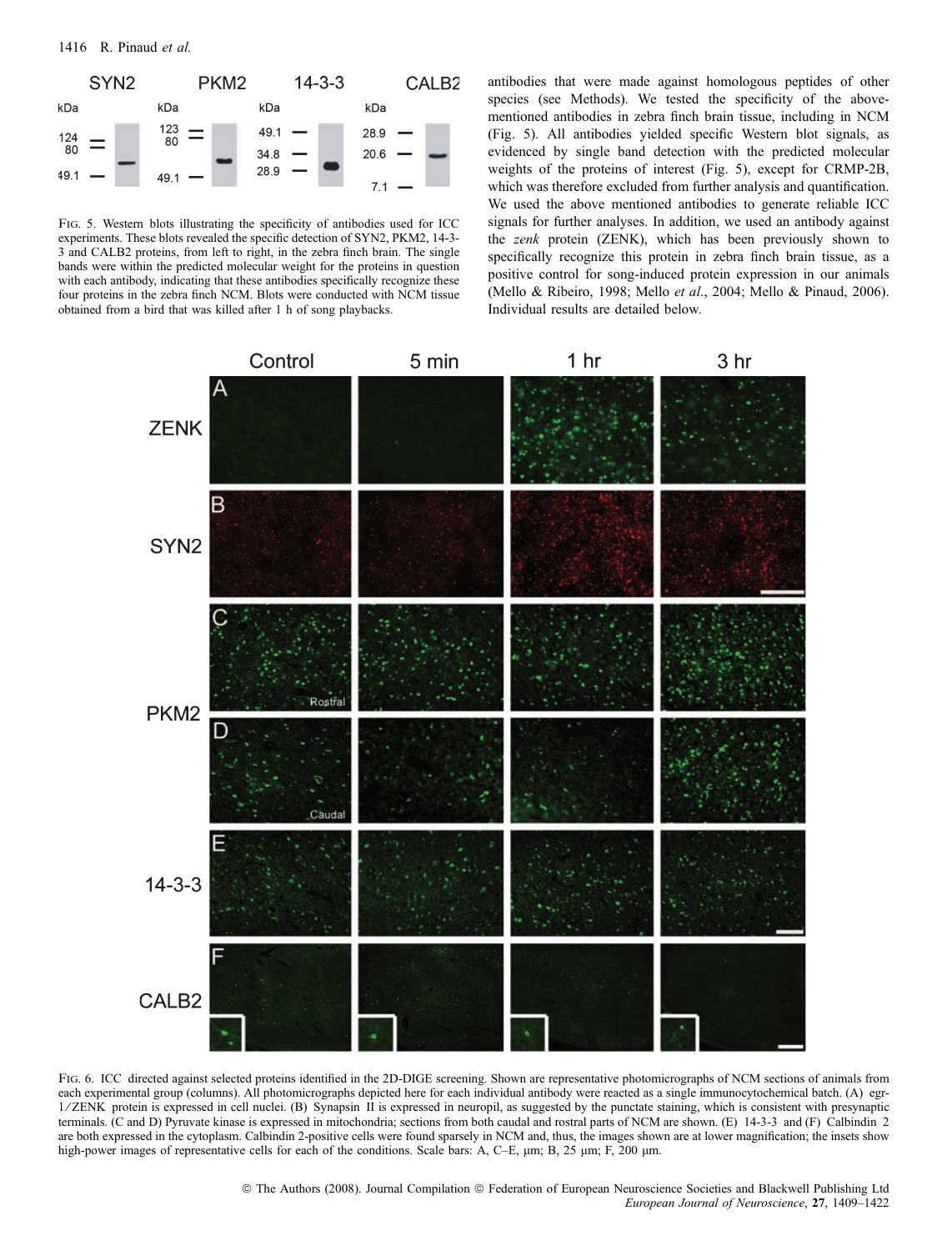#### ZENK

As expected (Mello & Ribeiro, 1998; Mello et al., 2004; Mello & Pinaud, 2006), we found that our positive control protein ZENK was expressed in a negligible number of neurons in the control and 5-min time points, while a robust up-regulation was observed 1 h after stimulus onset (Fig. 6A). In the 3-h time point, also as expected (Mello & Ribeiro, 1998), there was a clear habituation in the ZENK response compared with for 1-h animals; however, these levels were still higher than those found in the control group. These findings reinforce the notion that zenk expression is highly sensitive to song auditory stimulation in the NCM of freely behaving animals (Mello et al., 1995; Mello & Ribeiro, 1998; Mello & Pinaud, 2006).

#### Synapsin II (SYN2)

2D-DIGE experiments revealed that the SYN2 protein was up-regulated in both the 1-h and the 3-h time points relative to control levels. ICC analysis revealed a high density of SYN2-positive neuropil covering the full extent of NCM; qualitatively, a higher density of immunolabeled terminals appeared to be present in both the 1-h and the 3-h groups, as compared with silent control animals (Fig. 6B). This high density pattern of neuropil staining in the absence of apparent staining of axonal processes is consistent with a presynaptic location of SYN2 as described in several vertebrates, such as chicken and mammals (Landis et al., 1988; Valtorta et al., 1988; Hilfiker et al., 1999; Zidanic, 2002). To quantify differences across experimental groups, we obtained optical density measurements using previously described protocols (Pinaud et al., 2001, 2002a). Quantitative analysis on ICC material confirmed these results (Fig. 7A), revealing a significant up-regulation in SYN2 levels by 1 h. Similar to ZENK, a significant increase in SYN2 immunolabeling was detected after 3 h of auditory stimulation relative to controls and these levels were less marked than those found in the 1-h group (Fig. 6B).

#### Pyruvate kinase (PKM2)

The 2D-DIGE experiments showed that the spot containing PKM2, a metabolic enzyme involved in glycolysis, was significantly increased in both the 1-h and the 3-h time points compared with controls. ICC analysis in control animals revealed a high prevalence of immunolabeled cells in rostral NCM, but few immunostained cells in the



FIG. 7. Quantification of immunocytochemistry data. Due to its typical terminal labeling, SYN2 immunoreactivity was quantified with standard optical density measurements (A). Immunolabeled neurons were counted as profiles for PKM2 (B), 14-3-3 (C) and CALB2 (D). With the exception of 14-3-3, significant regulation was found for all proteins. Asterisks depict significant differences ( $P < 0.05$ , ANOVA) across groups.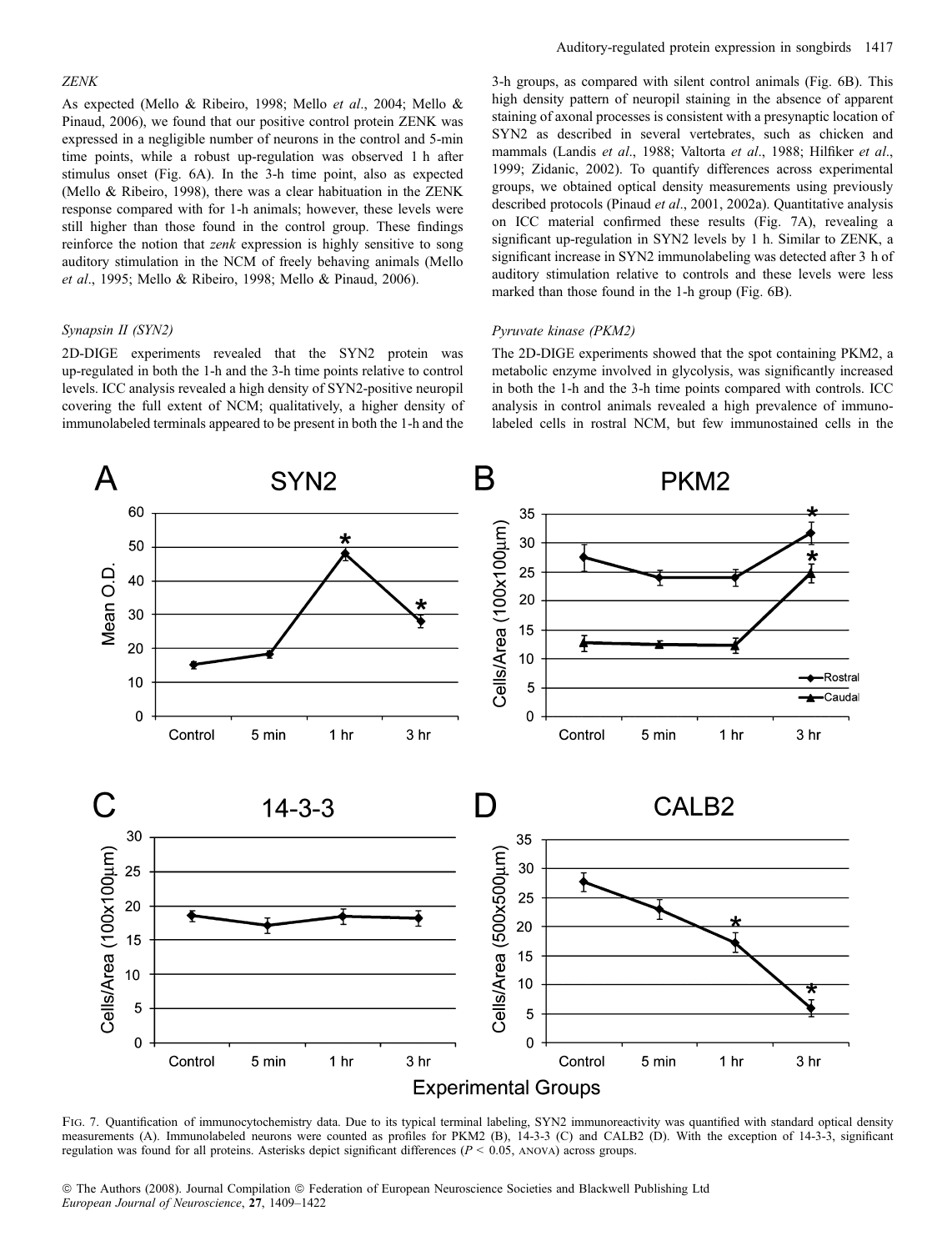caudal aspect of this area (Fig. 6C and D). Because of this asymmetric expression pattern, we quantified these two domains (rostral vs. caudal) separately. In contrast to the results obtained with 2D-DIGE, we were unable to detect significant differences in the expression levels of PKM2 in the 1-h time point (Fig. 7B). However, a significant increase in the number of PKM2-positive cells, in both rostral and caudal NCM domains, was detected by 3 h. Interestingly, the most robust up-regulation of PKM2 ( $\sim$ 250%) was found to take place in the caudal NCM, as compared with the rostral NCM  $(\sim]130\%)$  (Fig. 7B).

# 14-3-3 (PKC inhibitor)

The spot for the regulatory protein 14-3-3 was found to be significantly down-regulated in animals belonging to the 3-h group, as revealed by 2D-DIGE. ICC analysis revealed a high density of 14- 3-3-positive cells, which appeared to be homogeneously distributed throughout NCM (Fig. 6E). Quantification of the number of 14-3-3 immunolabeled neurons failed to reveal significant differences across experimental groups (Fig. 7C). To determine if the lack of a detectable difference was due to a potential difference in the overall amount of protein per cell (instead of the number of cells expressing this protein), we performed a Western blot analysis for all three time points. Similarly to the ICC results, this approach did not detect a measurable difference in 14-3-3 expression levels across experimental groups, as indicated by densitometric analysis conducted with NIH Image software (data not shown).

#### Calbindin 2 (CALB2)

The 2D-DIGE experiments showed that the protein spot containing the calcium-binding protein CALB2 was significantly decreased in the 3-h time point. ICC in control animals revealed few immunopositive cells in NCM (Fig. 6F) that were strongly labeled (Fig. 6F, insets). These cells were distributed homogeneously throughout the dorso-ventral, medio-lateral and antero-posterior extents of NCM. Interestingly, CALB2-positive neuronal processes covered a large extent of NCM, forming a low-density mesh. In accordance with data obtained with our 2D-DIGE experiments, CALB2 expression was significantly down-regulated in response to auditory stimulation in the 1-h and 3-h groups (Fig. 7D). This decrease in the number of CALB2-positive cells was almost linear across the time points examined.

## Discussion

In the present study, we identified 14 proteins in NCM that are regulated by song stimulation. This effort more than doubled our knowledge on the identity of proteins regulated by auditory experience in songbirds. Below, we discuss our findings in the context of using proteomics for large-scale screening of experience-regulated proteins and potential protein cascades associated with auditory processing of songs.

# Methodological considerations for large-scale screening of experience-regulated proteins

We used quantitative 2D-DIGE to investigate hearing-driven protein regulation in the auditory area NCM of the zebra finch. A clear advantage of this approach is that the number of true-positives is high  $(\geq 75\%)$ , as revealed by multiple representations of the same protein spots across time and by our ICC verifications. This high rate is presumably due to the extensive data analysis performed on the protein spots. False-positives are presumably 'diluted' when comparing multiple groups and replications of the experiment. The differential expression of a single protein (14-3-3) was not confirmed and, thus this was presumed to be a false-positive. However, down-regulation of the 14-3-3 spot was consistently detected, and was quantitatively and qualitatively the largest change of all spots in the 3-h group. It is therefore possible that 14-3-3 is post-translationally modified, without changes in the 14-3-3-expressing cell density or in the steady-state levels of this protein in NCM. This hypothesis remains to be explored in subsequent studies. Overall, the relatively low number of differentially expressed proteins detected in our experiments, combined with low false-positive rates, and the redundancy of a fraction of regulated proteins in multiple spots and across experimental groups, attests to the reliability of this approach for mapping the dynamic regulation of the zebra finch proteome in response to sensory experience. It also indicates that we can reliably consider that most of the proteins identified in our 2D-DIGE experiments are indeed regulated during song-stimulation in awake, freely behaving animals.

Differentially regulated proteins were detected in both the 1-h and the 3-h groups, but not in the 5-min group. We interpret the lack of measurable changes in the NCM proteome in the 5-min condition to suggest that this time point may be too close to the control group to yield significant, measurable, changes in protein expression. By 5 min, mostly post-translational modifications are likely to have taken place in NCM, as seen with the rapid phosphorylation of the ERK protein (Cheng & Clayton, 2004), but these may be few or below the threshold of detection of our method.

Overall, a lower than expected number of proteins was found, in that it has been proposed by many investigators that there may be up to  $\sim$ 100 activity-regulated proteins in the brain (Wada *et al.*, 2006). We believe that multiple factors may account for such results. First, we screened approximately 2000 protein spots per condition, which likely accounts for a small fraction of the NCM proteome. This fraction may relate to the fact that our 2D-DIGE experiments detect mainly highly abundant proteins. High-abundance proteins may overlap and mask differentially regulated spots of low-abundance proteins. Identifying these low-abundance proteins would require removing the highabundance proteins by immunoprecipitation and then running the gels on the remaining proteins. Second, highly acidic ( $pH < 3$ ) or highly basic ( $pH > 10$ ) proteins were not fractionated and were therefore collapsed together in our 2D gels. This limitation is imposed by the range of the pH strips used to fractionate proteins in the first dimension (which ranged from 3 to 10) and can be overcome by shifting the range of pHs to more acid or basic. Third, the quantitative analyses employed in the current study were highly stringent and contributed to minimizing the detection of false-positive proteins; however, these may also have complicated the identification of additional true positives. In this regard, we identified a number of other proteins in the 2D-DIGE gels that showed differential expression in all animals of each time point, however, due to high variance within a time point, these spots failed to reach statistical significance. Another possibility is that the number of regulated proteins in one part of the auditory pathway, such as the NCM, reflects a subset of protein regulatory events detected across the entire pool of auditory telencephalic structures. For instance, in the song control circuit, although 33 singing-regulated genes have been identified to date, smaller fractions of this total are expressed in each individual nuclei of this circuit (Wada et al., 2006). Therefore, it is possible that if additional stations of the auditory pathway were included in the present study, a larger population of hearing-regulated proteins would be identified. Despite the limitations discussed above, this work represents the first unbiased quantitative screening of differentially regulated proteins in the songbird brain.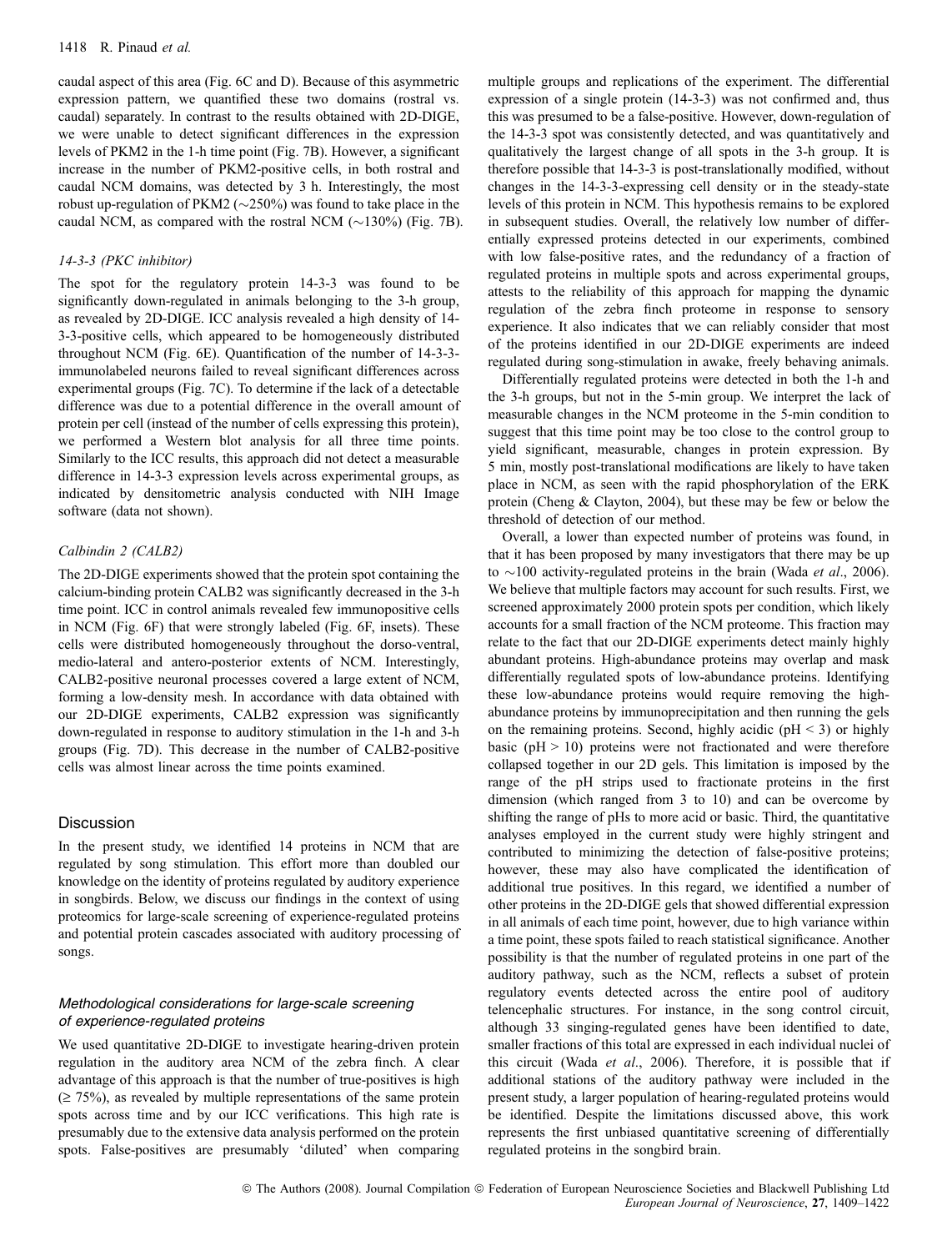#### Hearing-regulated proteins

Previous studies investigated the role of auditory-induced molecular changes in NCM based upon proteins known to change in response to neural activity in the mammalian brain. These have resulted in the identification of four transcription factors (Mello et al., 1992; Nastiuk et al., 1994; Velho et al., 2005) and two signaling molecules (Cheng & Clayton, 2004; Huesmann & Clayton, 2006). [See note at end of Discussion.]

With our unbiased quantitative 2D-DIGE approach, a large fraction of the identified proteins were enzymes, most of which are involved in ATP synthesis. The most conservative interpretation for their consistent appearance is that auditory stimulation triggered basic metabolic processes required for cell function, such as cellular respiration. Alternatively, the regulation of these enzymes may reflect the engagement of long-term alterations in metabolic processing triggered by acute sensory stimulation. Future studies should shed light into these questions.

The best characterized regulated protein change in NCM is the robust and transient song-induced up-regulation of the transcriptional regulator ZENK (Mello et al., 2004; Mello & Pinaud, 2006). The zenk gene has been proposed to play a critical role in the coupling of neuronal activity and activity-dependent long-term changes in neuronal function, and possibly the formation of auditory memories required for song learning (Mello et al., 2004; Mello & Pinaud, 2006). Consistent with this notion, zenk expression depends on the activation of NMDA glutamate receptors, which are implicated in calcium-dependent enhanced synaptic efficacy and neural plasticity (Cole et al., 1989; Pinaud, 2005). Furthermore, recent evidence suggests that calcium-driven zenk expression in NCM is dependent on the activation of the ERK pathway (Cheng & Clayton, 2004), a major biochemical pathway underlying experience-dependent neuronal plasticity (reviewed in Pinaud, 2005). Our quantitative proteomics screening was not able to detect changes in ZENK protein expression or other previously identified song-regulated proteins in NCM. The pIs for ZENK (pH 8.7) and c-jun (pH 8.9) fall in the upper limit of the resolution of our 2D-DIGE gels, where at that range, most basic proteins tend to collapse together, thereby preventing a reliable quantification of their differential expression. 2D-DIGE analysis using a more basic pI range (e.g. 6–11) and more detailed temporal analysis should be a successful approach to fractionate and quantify differences in expression of ZENK, c-jun and other protein changes induced by auditory stimulation. This approach may also shed light on whether ZENK is post-translationally modified as a result of auditory experience, a question that is currently unknown.

Although inspected, we did not detect significant changes in the levels of c-fos and arc, two additional immediate early genes known to be regulated by song in NCM (Velho et al., 2005), and whose pIs fall within high-resolution ranges of our gels (4.8 and 5.6, respectively). One likely possibility for these findings is that although a significant number of cells express c-fos and arc mRNA in NCM, as a result of auditory stimulation, the actual change in the overall concentration of these proteins could be below the threshold of detection of our method. An additional possibility is that both proteins are of relatively low abundance as compared with the proteins that are fractionated in the conditions used for the current report. Future studies aimed at investigating low-abundance proteins should shed light on these possibilities. Finally, the time course for ERK phosphorylation in NCM has been reported to be only 2 min and with recovery by 5 min (Cheng & Clayton, 2004). Thus, we could have missed the peak accumulated alteration of this protein in our 5-min group. At the other end of the temporal spectrum, we found that a number of protein changes overlapped at the 1-h and 3-h time points, indicating that the two predicted waves of protein expression (Chew et al., 1995; Pinaud & Tremere, 2005; Pinaud, 2005) contain some of the same proteins.

Consistent with the notion that activity-dependent gene expression may play a critical role in the structural and functional organization of NCM, we detected a series of proteins whose regulation is impacted by sensory experience in this auditory structure. For instance, the down-regulation of the calcium-binding protein calbindin 2 could play a direct role in the regulation of intracellular calcium levels that are likely to result from auditory stimulation in NCM. That is, downregulation of this protein could, theoretically, increase the availability of intracellular calcium to trigger downstream events that couple neuronal activation to genomic responses, including the activation of the ERK pathway (Fig. 8). This hypothesis remains to be tested experimentally.

Although we did not detect protein expression level changes for the regulatory protein 14-3-3 in the ICC experiment, the alternative possibility exists that this protein undergoes post-translational modifications as a function of auditory experience, as suggested by the 2-DIGE gels. 14-3-3 has been shown to play significant roles in cell physiology, including apoptosis, cell cycle control and signal transduction (Darling et al., 2005). It plays a role in the heterodimerization of Raf-1 and B-Raf, which are critical for the activation of the ERK pathway (Rushworth et al., 2006). In addition, 14-3-3 activation plays a role in experience-dependent plasticity of neural circuitry (Nelson et al., 2004). If 14-3-3 is post-transcriptionally activated in NCM, it would be an expected secondary modulatory step in the activitydependent biochemical cascade that leads to ERK and zenk activation (Fig. 8).

Given that ZENK is a transcription factor well positioned to mediate experience-dependent alterations in neural circuits (Mello, 2002; Mello et al., 2004; Pinaud, 2004, 2005), a significant effort has been placed at characterizing the target genes that are potentially regulated by this protein. Two of the best described ZENK targets are promoters of the synapsin I and the synapsin II genes, as shown in cells in culture (Thiel et al., 1994; Petersohn et al., 1995). The synapsin proteins contribute to the regulation of the size of the readily releasable pool of neurotransmitter vesicles in the presynaptic terminals and therefore play a major role in activity-dependent, calcium-regulated, neurotransmitter release. As far as we are aware, our finding is the first in vivo result showing co-induction of one of the synapsin proteins and ZENK, suggesting that perhaps in vivo ZENK also up-regulates synapsin II as a result of auditory experience (Fig. 8; see Velho et al., 2002). This co-induction includes significantly lower induced expression levels of both proteins over time. This decrease in the synapsin II response is parallel to a fast and long-lasting decrease, or 'habituation', in the amplitude of the electrophysiological responses in NCM that occurs after repeated presentations of conspecific songs (Chew et al., 1995, 1996; Stripling et al., 1997). Habituation has been proposed as a possible mechanism for auditory discrimination and learning in NCM. However, the neural basis of this phenomenon remains unclear. Given that synapsin II is involved in the regulation of neurotransmitter release (Hilfiker et al., 1999), its down-regulation following repeated song presentation may account, at least partially, for the long-term habituation of electrophysiological responses that occurs under these conditions. Future studies involving double labeling, temporally refined time course delays and gene manipulations are necessary to establish a causal link between ZENK expression, synapsin II expression and experience-induced habituation of electrophysiological responses in NCM.

Our results may also shed light on the functional organization of NCM. We found that PKM2, a metabolic enzyme involved in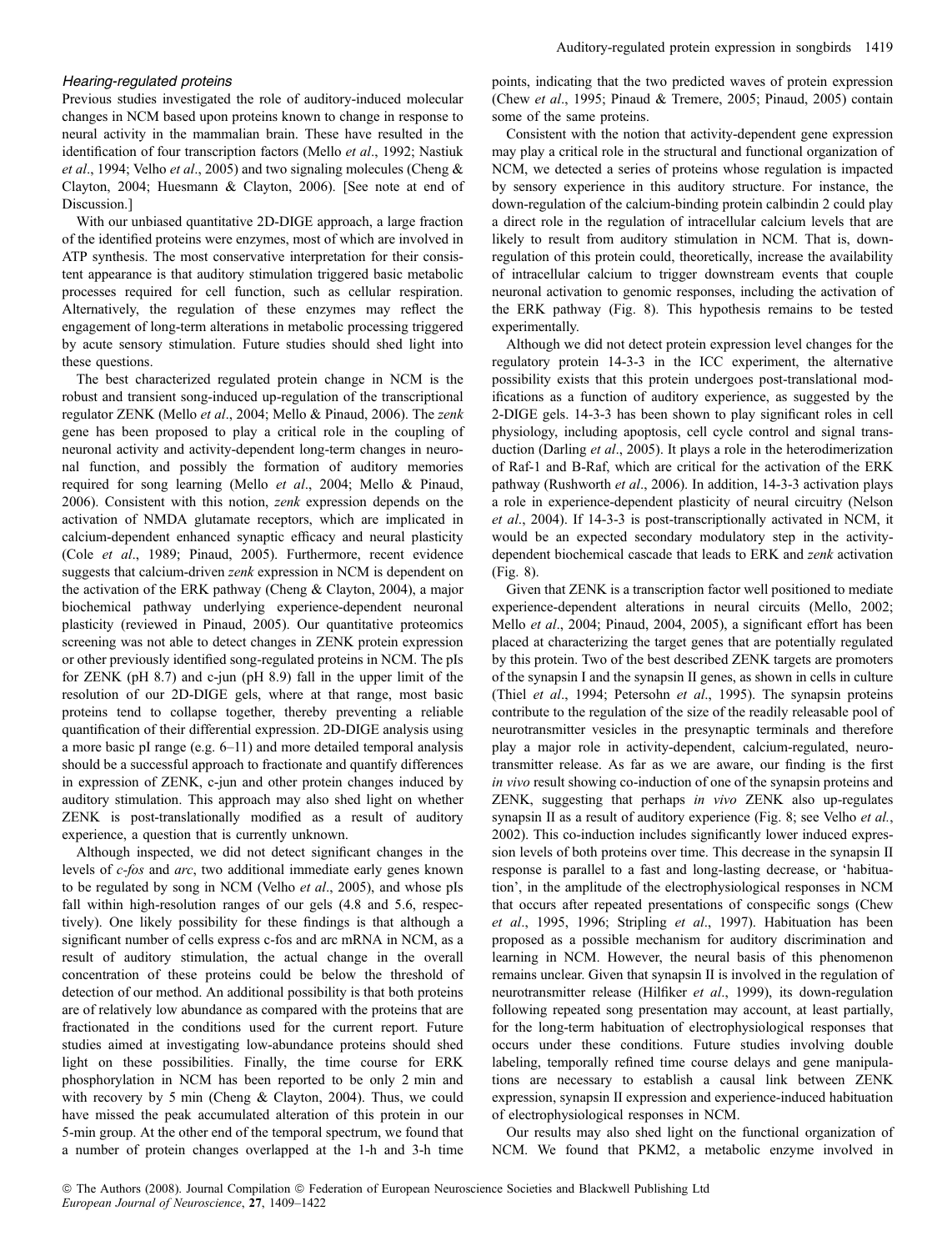

FIG. 8. Schematic representation of known interacting biochemical pathways of proteins detected in this study mapped onto previously known pathways. Proteins identified to be regulated by auditory stimulation in the current and previous studies are colour-coded in red, and identified without and with asterisks, respectively. Most of the interactions of the molecular signaling pathways shown here have been determined in non-songbird species, including the ZENK binding site in the synapsin II promoter. For a detailed discussion of potential mechanisms see Discussion section and Pinaud (2005). Figure modified from Pinaud (2005).

glycolysis, has a distinct pattern of expression in NCM: in rostral NCM of control animals, a significant number of immunopositive neurons was observed, while few PKM2-immunolabeled cells were detected in caudal NCM. Interestingly, a similar, but mirror-image asymmetric distribution exists for the calcium-binding protein calbindin 1 in NCM (Pinaud et al., 2006). A high density of calbindin 1-positive cells was detected in caudal NCM, as compared with the few immunolabeled neurons that were observed in the rostral aspect. This supports the idea that NCM has different subdomains that can be defined based on neuroanatomical, neurochemical and electrophysiological grounds (Chew et al., 1995; Vates et al., 1996; Pinaud et al., 2006). The functional differences between these putative subdomains remain to be determined, but one possibility is that the more caudal division of NCM processes more complex auditory stimuli, such as conspecific songs (Pinaud et al., 2006).

Given that our studies were conducted in females, the possibility exists that there may be fundamental molecular differences in the auditory pathway across sexes. Although future investigations will be required to systematically test this possibility, we consider it unlikely that significant sex differences in the hearing-regulated proteome of the adult NCM will be observed. In fact, to the best of our knowledge,

the expression levels of three proteins have been shown to differ between sexes in the songbird NCM: ZENK, C-fos and calbindin 1. The first two have been show to be differentially regulated in NCM only during early development (Bailey & Wade, 2003), but not after 45 days of age (Bailey & Wade, 2005). Calbindin 1 is expressed in a sexually dimorphic manner in the adult NCM, but is not regulated by auditory stimulation (Pinaud et al., 2006). Therefore, the proteins studied thus far have been found either to not differ, or differ in a small quantitative manner in restricted developmental periods in the NCM of males vs. females.

In summary, we have used a quantitative approach to derive a larger-scale understanding of how proteins are dynamically regulated in the songbird NCM as a result of auditory experience. Proteins that are known to be regulated by activity and calcium influx, and that have been shown to play fundamental roles in experience-dependent neuronal plasticity in a number of preparations, were consistently found in our screenings. Future studies will be necessary to identify the expression of less abundant proteins and to determine the functional roles of the identified regulated proteins in neuronal maintenance functions, auditory processing and learning, or sensorimotor-learning of songs. Finally, our results further strengthen the use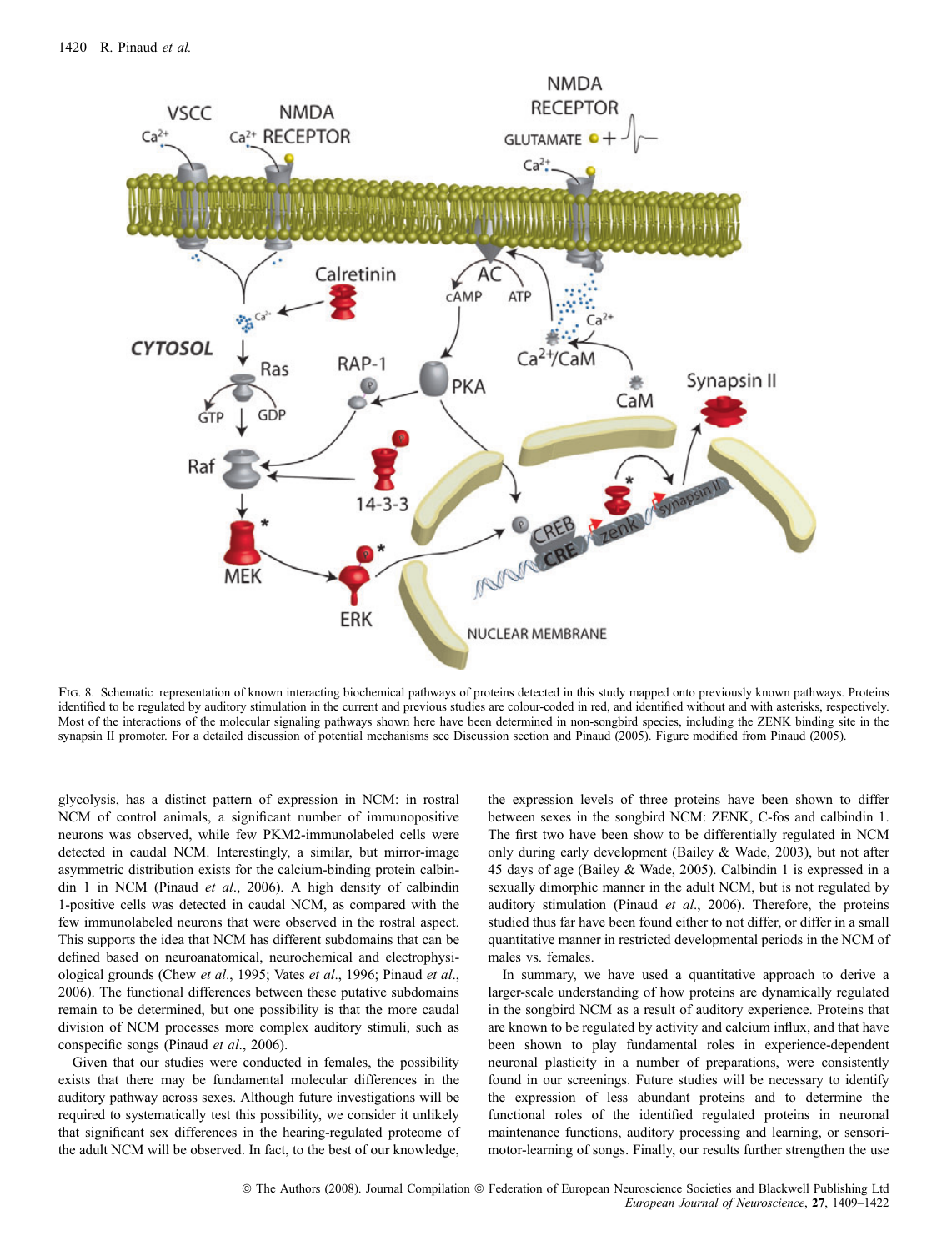of proteomic approaches, in particular 2D-DIGE, to quantitatively dissect dynamic and large-scale changes in protein expression from the brains of awake behaving animals.

Note. A recent study (Wada et al., 2006) used cDNA microarrays to identify 33 genes (including the four mentioned transcription factors) that are regulated by singing in another zebra finch brain pathway, the song control system, which is involved in the motor learning and production of learned songs. Of these genes, only one (ATPB) overlapped with the current study, even though we noted that cDNAs of most of the 14 proteins (except SYN2, CRMP-2B and 14-3-3) were on the arrays. Thus, either regulation of the mRNAs for the proteins of this study was missed in the array experiments or the known specializations of the song system (Wada et al., 2004; Wada et al., 2006) may lead to a non-overlapping set of proteins regulated by singing in the song system vs. hearing in the auditory system.

#### Acknowledgements

We thank Drs Osceola Whitney and Miriam Rivas for assistance in the initial stages of this project, Dr Whitney for images of dissected brain specimens, and Robert Buechler for help with data analyses. We also thank Ms Nedyalka Dicheva of the UNC-Duke Proteomics Center for help with mass spectrometry and Dr Carol Parker for invaluable help and careful review of the manuscript. This project was supported by the NIH/NIDCD R21DC007478.

#### Abbreviations

1433G, 14-3-3 gamma; 2D-DIGE, two-dimensional differential in-gel expression; ATP5A1, ATP synthase alpha subunit; ATPB, ATP synthase beta subunit; BB, blocking buffer; BVA, Biological Variation Analysis; CALB2, calbindin 2; CRMP-2B, collapsin response-mediator protein-2B; EDA, Extended Data Analysis; ERK, extracellular-signal regulated kinase; GLUD, glutamate dehydrogenase; hsp108, heat shock protein 108; ICC, immunocytochemistry; IPG, Immobilized pH Gradients; IS, internal standard; MALDI-MS/MS, matrix-assisted laser desorption ionization-mass spectrometry; MALDI-TOF, matrix-assisted laser desorption ionization-time of flight; NCM, caudomedial nidopallium; PCA, Principal Component Analysis; PGK, phosphoglycerate kinase; PVDF, polyvinylidene difluoride; RT, room temperature; SNARE, soluble N-ethylmaleimide-sensitive factor-attachment receptors; SNP25, synaptosomal-associated protein-25; TBB, tubulin beta chain; TRM3, tropomyosin 3 gamma.

#### References

- Alban, A., David, S.O., Bjorkesten, L., Andersson, C., Sloge, E., Lewis, S. & Currie, I. (2003) A novel experimental design for comparative twodimensional gel analysis: two-dimensional difference gel electrophoresis incorporating a pooled internal standard. Proteomics, 3, 36–44.
- Bailey, D.J. & Wade, J. (2003) Differential expression of the immediate early genes FOS and ZENK following auditory stimulation in the juvenile male and female zebra finch. Brain Res. Mol. Brain Res., 116, 147–154.
- Bailey, D.J. & Wade, J. (2005) FOS and ZENK responses in 45-day-old zebra finches vary with auditory stimulus and brain region, but not sex. Behav. Brain Res., 162, 108–115.
- Bolhuis, J.J. & Gahr, M. (2006) Neural mechanisms of birdsong memory. Nat. Rev. Neurosci., 7, 347–357.
- Bolhuis, J.J., Zijlstra, G.G., den Boer-Visser, A.M. & Van Der Zee, E.A. (2000) Localized neuronal activation in the zebra finch brain is related to the strength of song learning. Proc. Natl Acad. Sci. USA, 97, 2282–2285.
- Catterall, W.A. (1999) Interactions of presynaptic Ca2+ channels and snare proteins in neurotransmitter release. Ann. NY Acad. Sci., 868, 144–159.
- Cheng, H.Y. & Clayton, D.F. (2004) Activation and habituation of extracellular signal-regulated kinase phosphorylation in zebra finch auditory forebrain during song presentation. J. Neurosci., 24, 7503-7513.
- Chew, S.J., Mello, C., Nottebohm, F., Jarvis, E. & Vicario, D.S. (1995) Decrements in auditory responses to a repeated conspecific song are longlasting and require two periods of protein synthesis in the songbird forebrain. Proc. Natl Acad. Sci. USA, 92, 3406–3410.
- Chew, S.J., Vicario, D.S. & Nottebohm, F. (1996) A large-capacity memory system that recognizes the calls and songs of individual birds. Proc. Natl Acad. Sci. USA, 93, 1950–1955.
- Cole, A.J., Saffen, D.W., Baraban, J.M. & Worley, P.F. (1989) Rapid increase of an immediate early gene messenger RNA in hippocampal neurons by synaptic NMDA receptor activation. Nature, 340, 474–476.
- Darling, D.L., Yingling, J. & Wynshaw-Boris, A. (2005) Role of  $14-3-3$ proteins in eukaryotic signaling and development. Curr. Top. Dev Biol., 68, 281–315.
- Doupe, A.J. & Kuhl, P.K. (1999) Birdsong and human speech: common themes and mechanisms. Annu. Rev. Neurosci., 22, 567–631.
- Friedman, D.B., Hill, S., Keller, J.W., Merchant, N.B., Levy, S.E., Coffey, R.J. & Caprioli, R.M. (2004) Proteome analysis of human colon cancer by twodimensional difference gel electrophoresis and mass spectrometry. Proteomics, 4, 793–811.
- Gobes, S.M. & Bolhuis, J.J. (2007) Birdsong memory: a neural dissociation between song recognition and production. Curr. Biol., 17, 789–793.
- Hilfiker, S., Pieribone, V.A., Czernik, A.J., Kao, H.T., Augustine, G.J. & Greengard, P. (1999) Synapsins as regulators of neurotransmitter release. Philos. Trans. R. Soc. Lond. B Biol. Sci., 354, 269–279.
- Huesmann, G.R. & Clayton, D.F. (2006) Dynamic role of postsynaptic caspase-3 and BIRC4 in zebra finch song-response habituation. Neuron, 52, 1061– 1072.
- Jarvis, E.D. (2004) Learned birdsong and the neurobiology of human language. Ann. NY Acad. Sci., 1016, 749–777.
- Kim, J.K., Bamba, T., Harada, K., Fukusaki, E. & Kobayashi, A. (2007) Timecourse metabolic profiling in Arabidopsis thaliana cell cultures after salt stress treatment. J. Exp. Bot., 58, 415–424.
- Landis, D.M., Hall, A.K., Weinstein, L.A. & Reese, T.S. (1988) The organization of cytoplasm at the presynaptic active zone of a central nervous system synapse. Neuron, 1, 201–209.
- Lloyd, S. (1957) Least squares quantization in PCM. IEEE Trans. Inf. Theory, 28, 128137.
- Mello, C.V. (2002) Mapping vocal communication pathways in birds with inducible gene expression. J. Comp. Physiol. A Neuroethol. Sens. Neural Behav. Physiol., 188, 943–959.
- Mello, C., Nottebohm, F. & Clayton, D. (1995) Repeated exposure to one song leads to a rapid and persistent decline in an immediate early gene's response to that song in zebra finch telencephalon. J. Neurosci., 15, 6919–6925.
- Mello, C.V. & Pinaud, R. (2006) Immediate early gene regulation in the auditory system. In: Pinaud, R. & Tremere, L.A. (Eds), Immediate Early Genes in Sensory Processing, Cognitive Performance and Neurological Disorders. Springer, New York, pp. 35–56.
- Mello, C.V. & Ribeiro, S. (1998) ZENK protein regulation by song in the brain of songbirds. J. Comp. Neurol., 393, 426–438.
- Mello, C.V., Vates, G.E., Okuhata, S. & Nottebohm, F. (1998) Descending auditory pathways in the adult male zebra finch (Taeniopygia guttata). J. Comp. Neurol., 395, 137–160.
- Mello, C.V., Velho, T.A. & Pinaud, R. (2004) Song-induced gene expression: a window on song auditory processing and perception. Ann. NY Acad. Sci., 1016, 263–281.
- Mello, C.V., Vicario, D.S. & Clayton, D.F. (1992) Song presentation induces gene expression in the songbird forebrain. Proc. Natl Acad. Sci. USA, 89, 6818–6822.
- Nastiuk, K.L., Mello, C.V., George, J.M. & Clayton, D.F. (1994) Immediateearly gene responses in the avian song control system: cloning and expression analysis of the canary c-jun cDNA. Brain Res. Mol. Brain Res., 27, 299–309.
- Nelson, T.J., Backlund, P.S. Jr & Alkon, D.L. (2004) Hippocampal protein– protein interactions in spatial memory. Hippocampus, 14, 46–57.
- Nowicki, S. & Searcy, W.A. (2004) Song function and the evolution of female preferences: why birds sing, why brains matter. Ann. NY Acad. Sci., 1016, 704–723.
- Osorio, C., Sullivan, P.M., He, D.N., Mace, B.E., Ervin, J.F., Strittmatter, W.J. & Alzate, O. (2006) Mortalin is regulated by APOE in hippocampus of AD patients and by human APOE in TR mice. Neurobiol Aging, 28, 1853–1862.
- Parker, C.E., Warren, M.R., Loiselle, D.R., Dicheva, N.N., Scarlett, C.O. & Borchers, C.H. (2005) Identification of components of protein complexes. Meth. Mol. Biol., 301, 117–151.
- Petersohn, D., Schoch, S., Brinkmann, D.R. & Thiel, G. (1995) The human synapsin II gene promoter. Possible role for the transcription factor zif268/egr-1, polyoma enhancer activator 3, and AP2. J. Biol. Chem., 270, 24361–24369.
- Phan, M.L., Pytte, C.L. & Vicario, D.S. (2006) Early auditory experience generates long-lasting memories that may subserve vocal learning in songbirds. Proc. Natl Acad. Sci. USA, 103, 1088-1093.